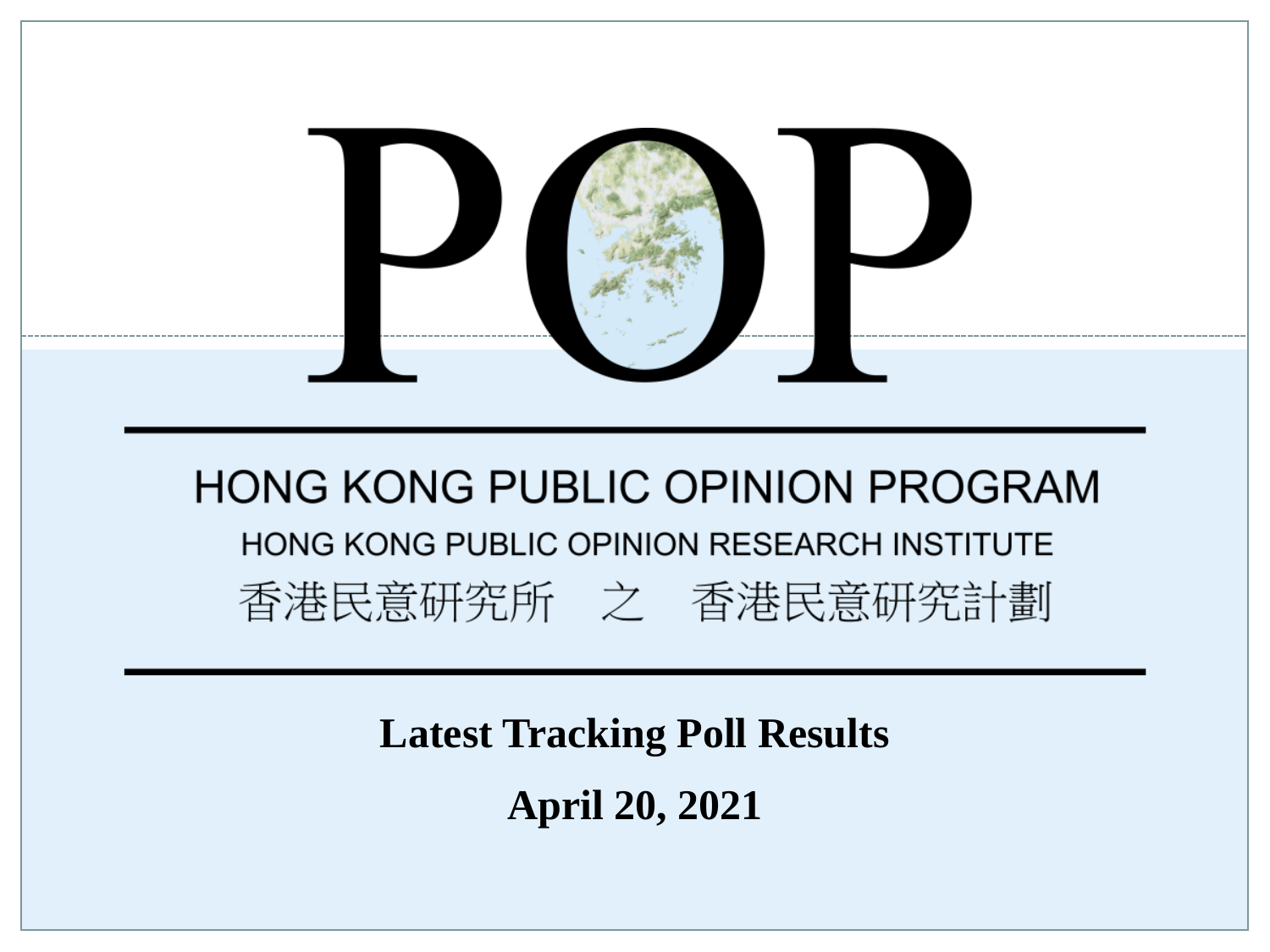## **Contact Information**

 $\boxed{2}$ 

------

|                            | <b>Naming stage</b>                                                                                                                                                                                                                                                                                                                                                                        | <b>Rating stage</b>                                      |  |  |
|----------------------------|--------------------------------------------------------------------------------------------------------------------------------------------------------------------------------------------------------------------------------------------------------------------------------------------------------------------------------------------------------------------------------------------|----------------------------------------------------------|--|--|
| Date of survey             | 22-25/3/2021                                                                                                                                                                                                                                                                                                                                                                               | 7-9/4/2021                                               |  |  |
| Survey method              | Random telephone survey conducted by real interviewers                                                                                                                                                                                                                                                                                                                                     |                                                          |  |  |
| Target population          | Cantonese-speaking Hong Kong residents aged 18 or above                                                                                                                                                                                                                                                                                                                                    |                                                          |  |  |
| Sample size                | 1,010 (including 507 landline)<br>and 503 mobile samples)                                                                                                                                                                                                                                                                                                                                  | 1,003 (including 508 landline<br>and 495 mobile samples) |  |  |
| Effective<br>response rate | 56.8%                                                                                                                                                                                                                                                                                                                                                                                      | 50.1%                                                    |  |  |
| Sampling error             | Sampling error of ratings not more than $+/-3.0$ at 95% conf. level                                                                                                                                                                                                                                                                                                                        |                                                          |  |  |
| Weighting method           | Rim-weighted according to figures provided by the Census and Statistics<br>Department. The gender-age distribution of the Hong Kong population came from<br>"Mid-year population for 2019", while the educational attainment (highest level<br>attended) distribution and economic activity status distribution came from<br>"Women and Men in Hong Kong - Key Statistics (2019 Edition)". |                                                          |  |  |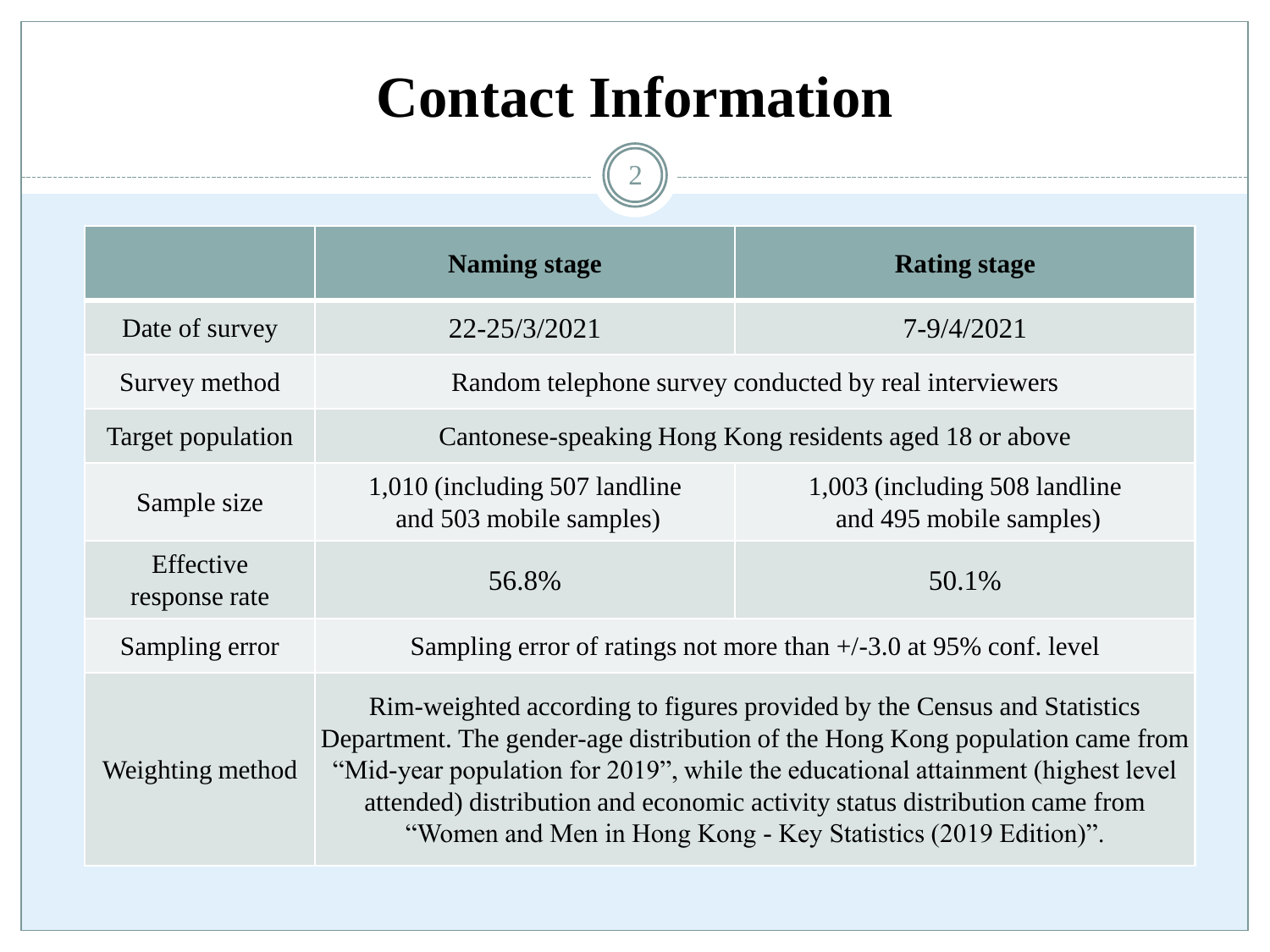## **Survey Topic**

3

# Popularity of political groups

Top 10 political groups - Naming

Top 10 political groups - Rating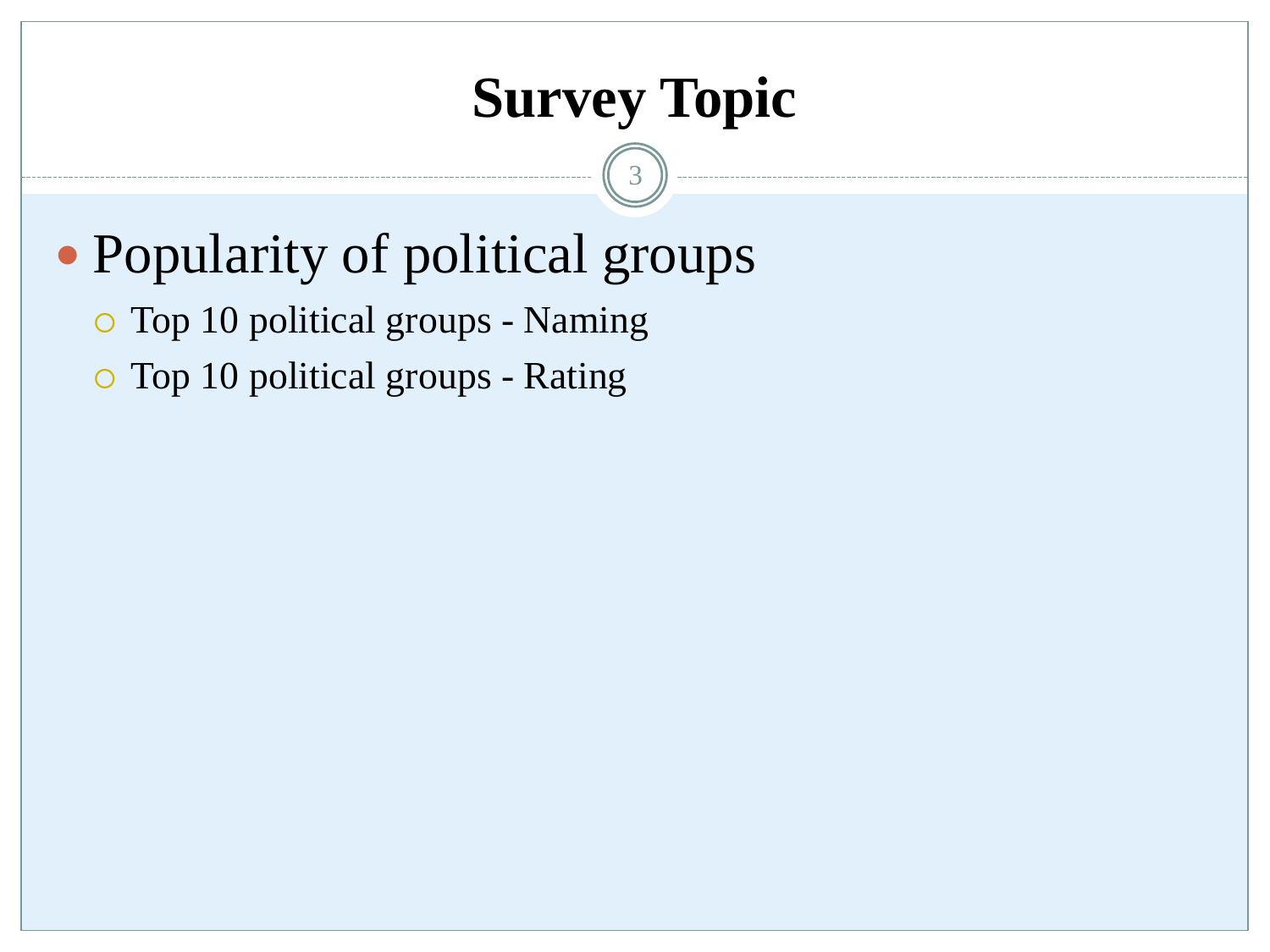# **Survey result - Popularity of political groups**

# **Top 10 political groups - Naming**

| Rank           | <b>Political group</b>  | 19-20/10/2020 | 22-25/3/2021 | <b>Change</b>                | <b>Change in ranking</b>     |
|----------------|-------------------------|---------------|--------------|------------------------------|------------------------------|
| $\mathbf{1}$   | <b>DAB</b>              | 53%           | 53%          | $- -$                        | $\blacktriangle 1$           |
| 2              | <b>Democratic Party</b> | 55%           | 47%          | $\blacktriangledown 8\%$     | $\blacktriangledown_1$       |
| $\mathfrak{Z}$ | <b>Civic Party</b>      | 35%           | 32%          | $\blacktriangledown 2\%$     | $\qquad \qquad \blacksquare$ |
| $\overline{4}$ | <b>FTU</b>              | 28%           | 24%          | $\blacktriangledown$ 3%      | $- -$                        |
| 5              | <b>Liberal Party</b>    | 25%           | 16%          | $\blacktriangledown$ 9%      | $- -$                        |
| 6              | New People's Party      | 18%           | 15%          | $\blacktriangledown$ 3%      | $=$ $=$                      |
| $\overline{7}$ | <b>LSD</b>              | 12%           | 13%          | $\blacktriangle 1\%$         | $\qquad \qquad \blacksquare$ |
| 8              | People Power            | 9%            | 9%           | $- -$                        | $\blacktriangle$ 1           |
| 9              | <b>BPA</b>              | 6%            | $7\%$        | $\qquad \qquad \blacksquare$ | $\blacktriangle$ 2           |
| 10             | <b>Civic Passion</b>    | 8%            | 7%           | $\blacktriangledown$ 1%      | --                           |
| 11             | <b>CHRF</b>             | 1%            | $7\%$        | $\triangle$ 5%               | $\blacktriangle 6$           |
| 12             | <b>ADPL</b>             | 3%            | 6%           | $\blacktriangle$ 3%          | $\blacktriangle$ 2           |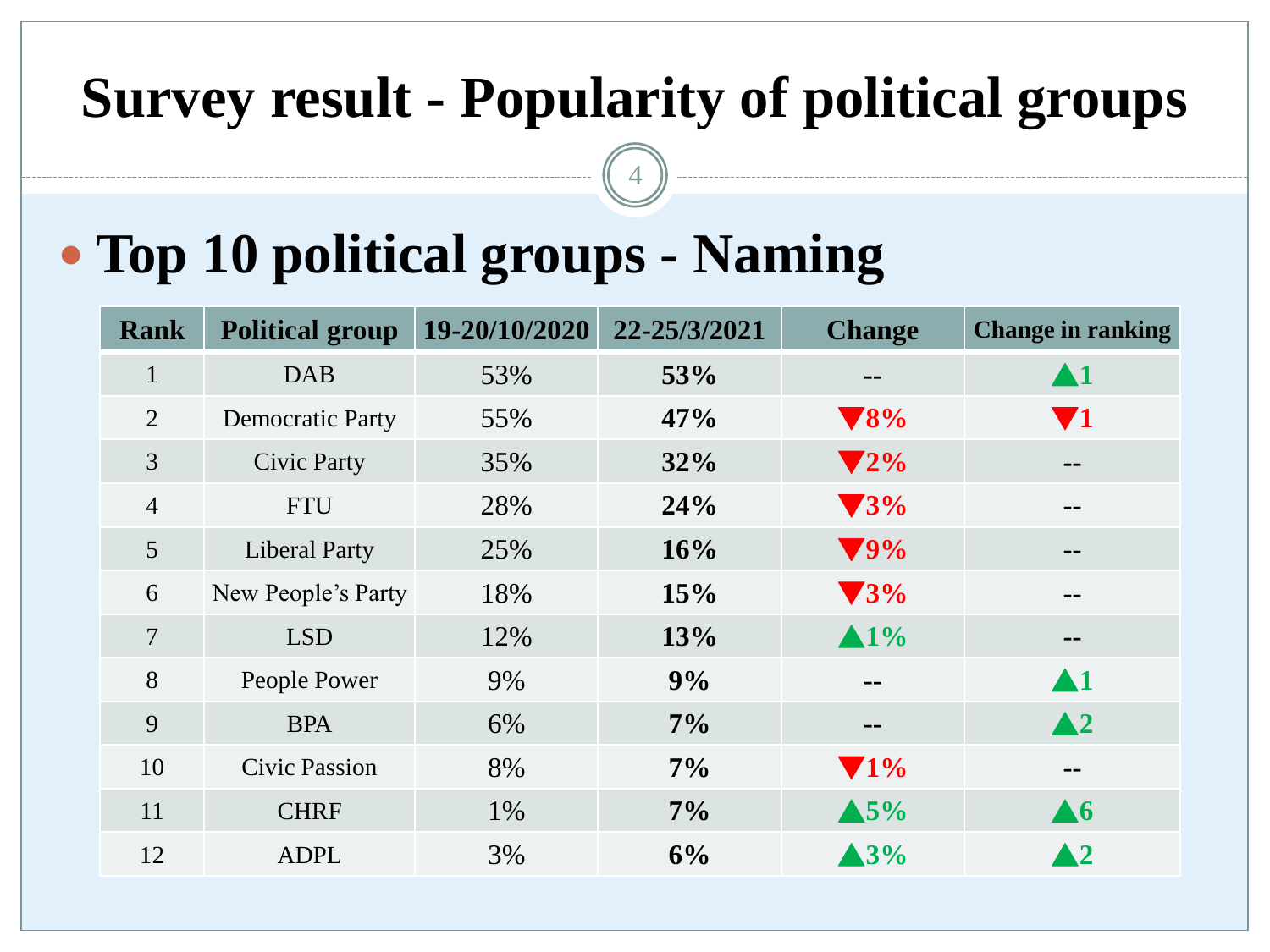# **Survey result - Popularity of political groups**

6

#### **Top 10 political groups - Rating**

| <b>Political group</b>  | 21-22/10/2020     | 7-9/4/2021  | <b>Change</b>                 | <b>Record</b>                        |
|-------------------------|-------------------|-------------|-------------------------------|--------------------------------------|
| <b>CHRF</b>             |                   | 40.2        |                               | All-time record low since Aug. 2005  |
| <b>Democratic Party</b> | 42.5              | 38.8        | $\blacktriangledown 3.7*$     | All-time record low since Apr. 1994  |
| <b>Civic Party</b>      | 39.3              | 38.2        | $\blacktriangledown$ 1.0      | All-time record low since May 2006   |
| People Power            | 42.9              | 38.2        | $\blacktriangledown$ 4.7 $^*$ | Record low since Apr. 2019           |
| <b>DAB</b>              | 27.4              | 35.4        | $\blacktriangle 8.0$ *        | Record high since Apr. 2019          |
| <b>Liberal Party</b>    | 33.6              | 35.0        | $\blacktriangle$ 1.4          | Record high since Apr. 2020          |
| <b>LSD</b>              | 40.7              | 34.6        | $\blacktriangledown_{6.1}$    | Record low since Apr. 2017           |
| <b>FTU</b>              | 27.4              | <b>33.0</b> | $\blacktriangle$ 5.6 $*$      | Record high since Apr. 2019          |
| New People's Party      | 27.8              | 29.7        | $\blacktriangle$ 2.0          | Record high since Apr. 2019          |
| <b>Civic Passion</b>    | 35.6              | 28.7        | $\blacktriangledown_{6.9}$ *  | Record low since Oct. 2017           |
| <b>ADPL</b>             | $\qquad \qquad -$ | 36.8        | $- -$                         | All-time record low since Sept. 1991 |
| <b>BPA</b>              | 25.3              | 29.3        | $\blacktriangle$ 4.0 $^*$     | Record high since Apr. 2020          |

 Compared to six months ago, the ratings of DP, People Power, LSD and Civic Passion have dropped significantly, whereas the ratings of DAB, FTU and BPA have increased significantly. The ratings of CHRF, DP, Civic Party and ADPL register record lows since they were first rated in 2005, 1994, 2006 and 1991 respectively. Meanwhile, the ratings for LSD and Civic Passion register record lows since 2017. **\* Significant change**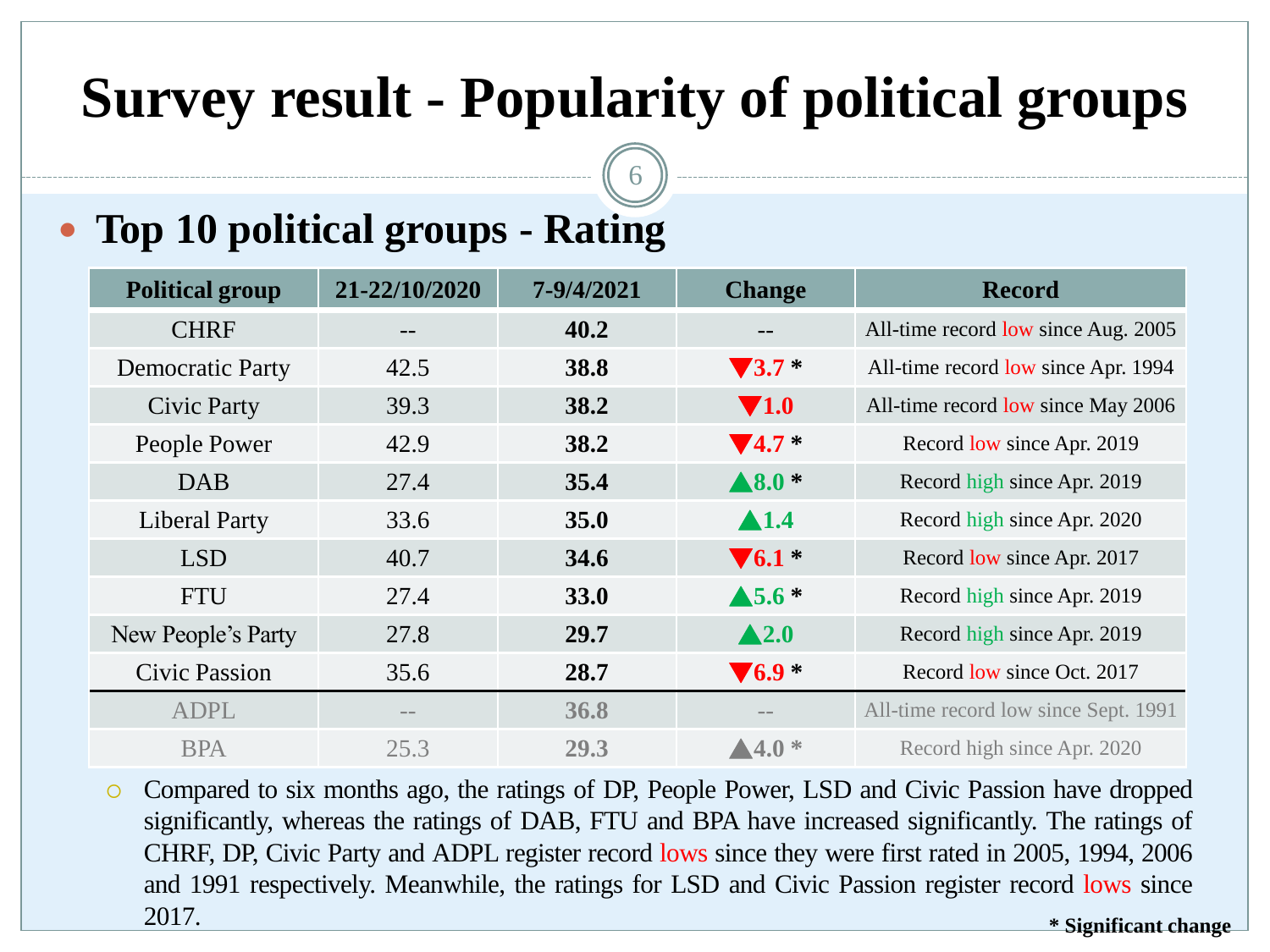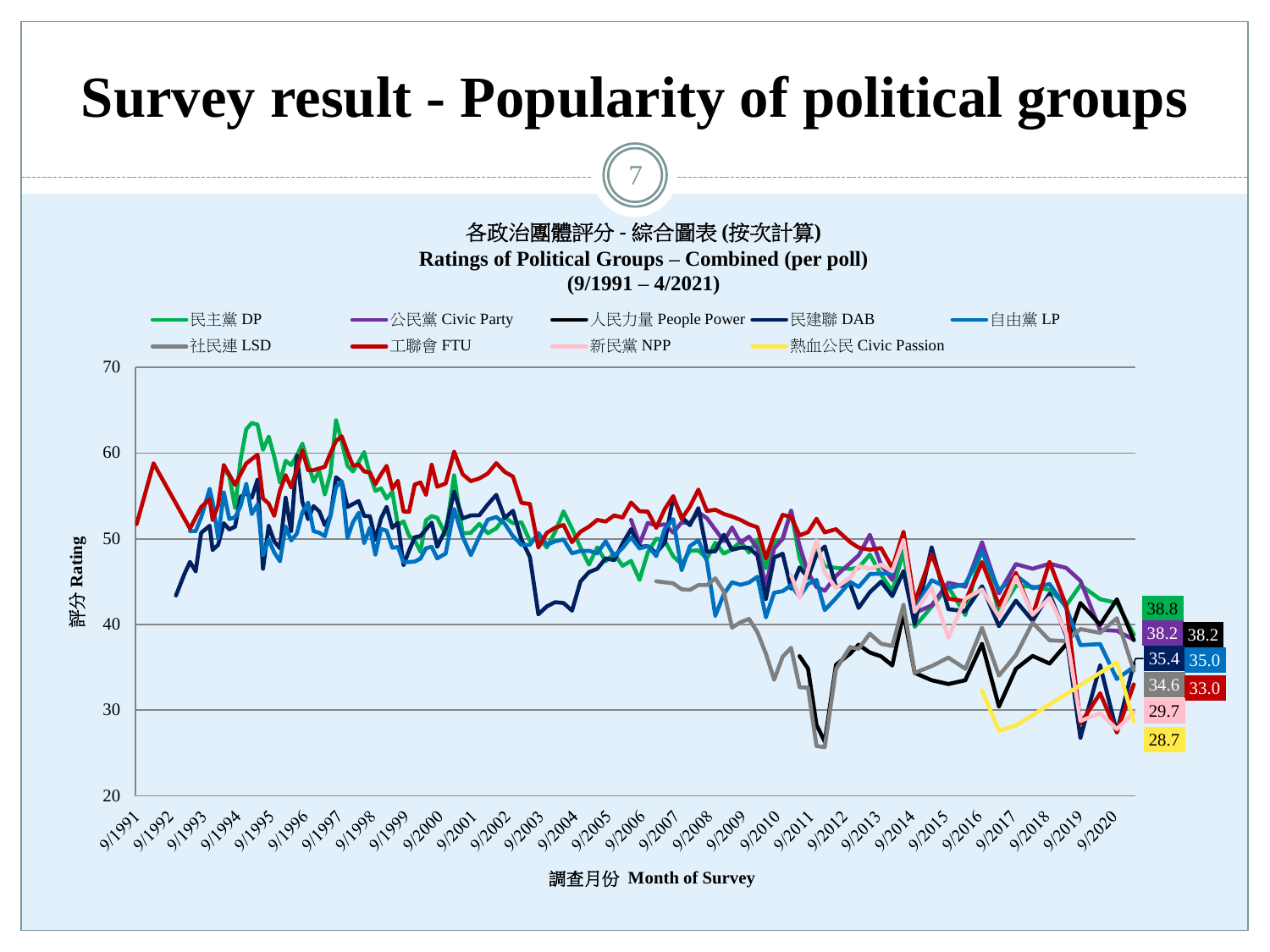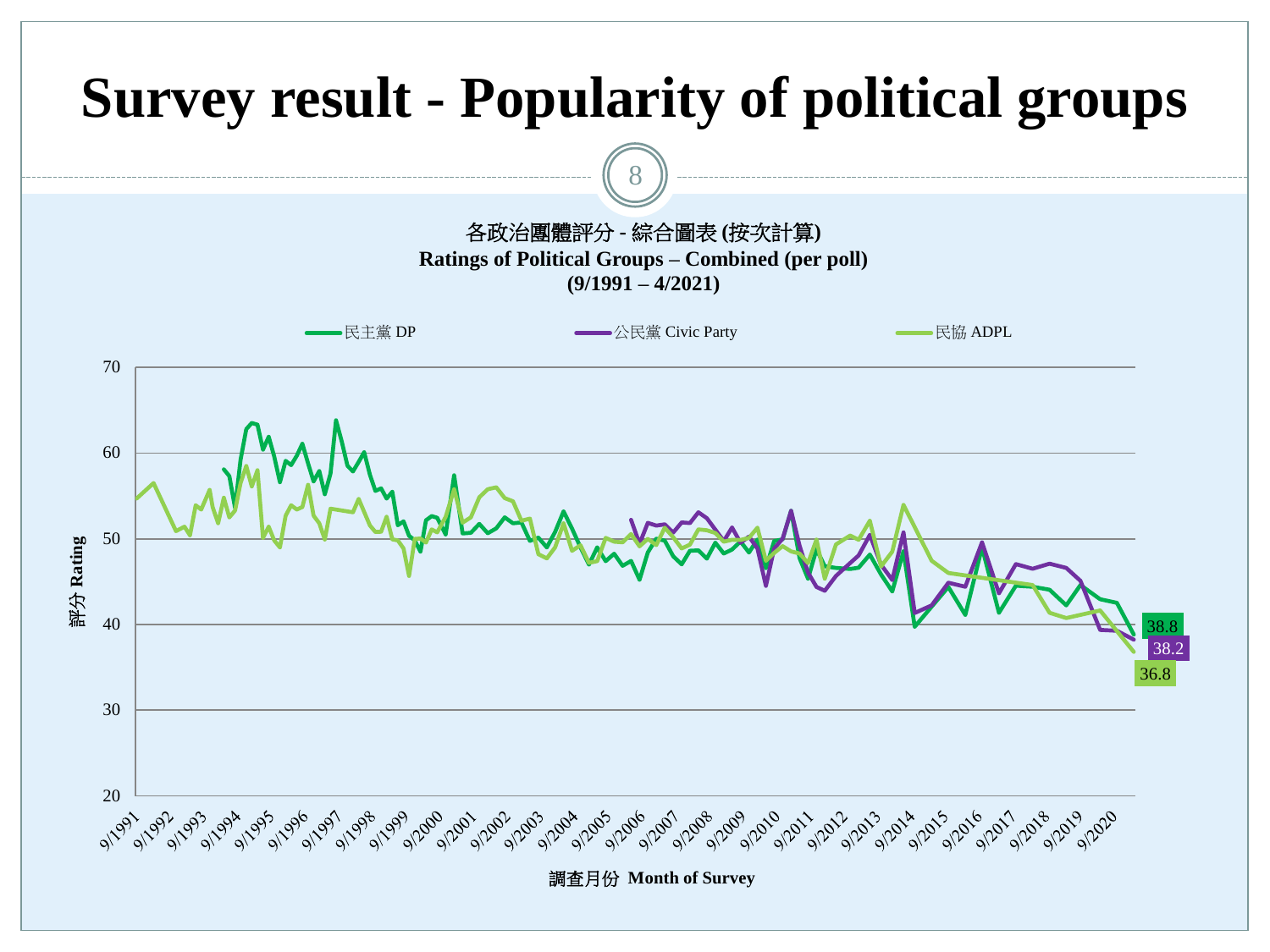

**Community Democracy Project - Community Health Module Latest Results April 20, 2021**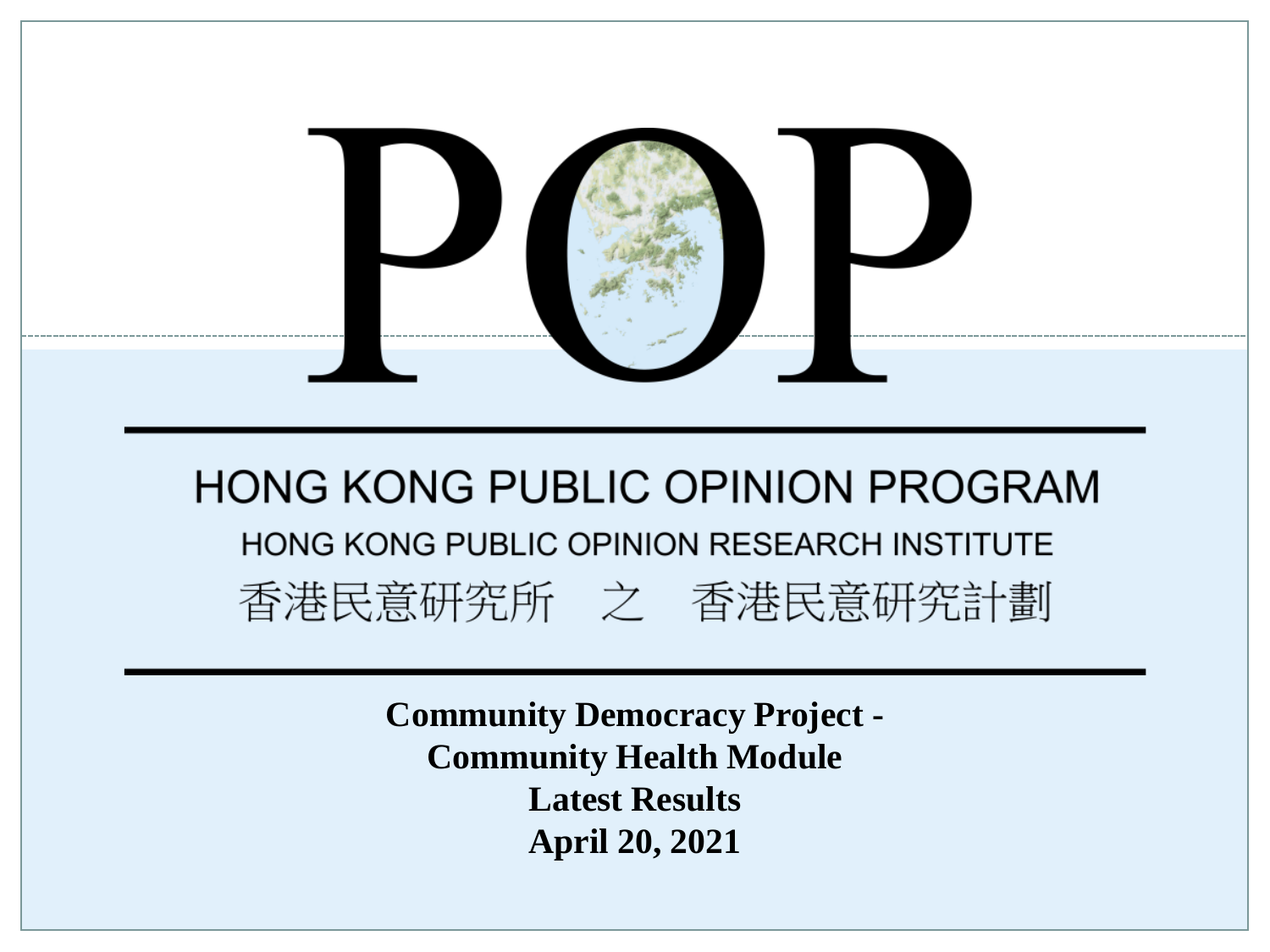## **Contact Information - Community Health Module**

10

|                   | <b>HKPOP Panel</b>                                                                                                                                                                                                                                                                                                                                           |                                                                      |  |  |  |
|-------------------|--------------------------------------------------------------------------------------------------------------------------------------------------------------------------------------------------------------------------------------------------------------------------------------------------------------------------------------------------------------|----------------------------------------------------------------------|--|--|--|
| Date of survey    | April 12, $3pm -$ April 19, $3pm$                                                                                                                                                                                                                                                                                                                            |                                                                      |  |  |  |
| Survey method     | Online survey                                                                                                                                                                                                                                                                                                                                                |                                                                      |  |  |  |
|                   | Hong Kong residents aged $12+$                                                                                                                                                                                                                                                                                                                               |                                                                      |  |  |  |
| Target population | <b>Representative Panel</b>                                                                                                                                                                                                                                                                                                                                  | <b>Volunteer Panel</b>                                               |  |  |  |
| Total sample size | 656                                                                                                                                                                                                                                                                                                                                                          | 5,705                                                                |  |  |  |
| Response rate     | 7.6%                                                                                                                                                                                                                                                                                                                                                         | $6.7\%$                                                              |  |  |  |
| Sampling error    | Sampling error of percentages at<br>$+/-4\%$ at 95% confidence level                                                                                                                                                                                                                                                                                         | Sampling error of percentages at<br>$+/-1\%$ at 95% confidence level |  |  |  |
| Weighting method  | The figures are rim-weighted according to 1) gender-age distribution of<br>Hong Kong population and by District Councils population figures from<br>Census and Statistics Department; 2) Voting results of District Councils<br>Election from Registration and Electoral Office; 3) rating distribution of<br>Chief Executive from regular tracking surveys. |                                                                      |  |  |  |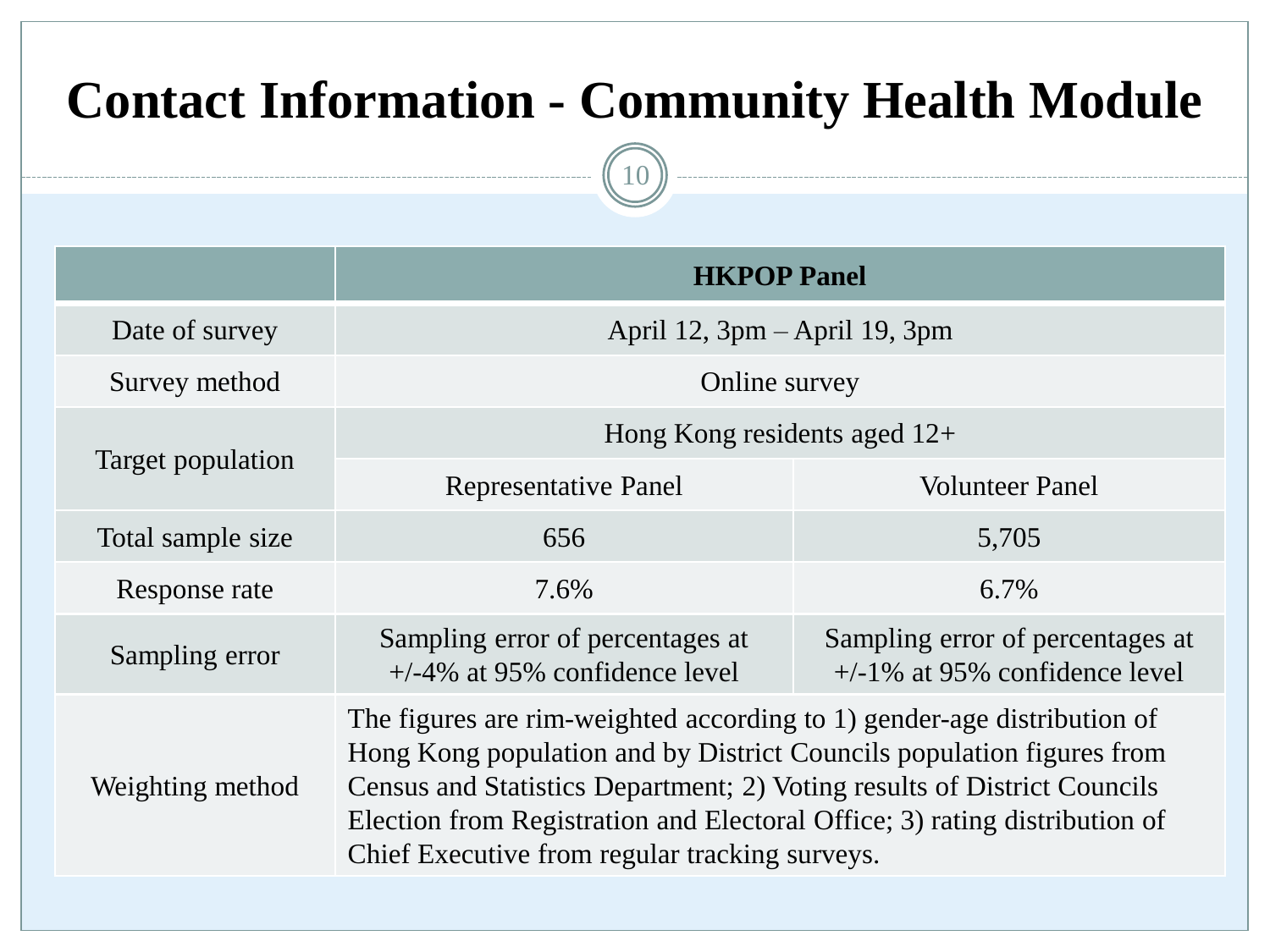### **Survey Result - Community Health Module**

11

- **Latest survey period: 12-19/4/2021** *(Representative Panel N= 655 Volunteer Panel N= 5,692)*
- **Last survey period: 29/3-12/4/2021** *(Representative Panel N= 980 Volunteer Panel N= 9,125)*
- **Second last survey period:**  $22-29/3/2021$  (Representative Panel N= 756 Volunteer Panel N= 6,036)

| <b>Opinion Question</b>                                                                                  |                | <b>Representative Panel</b><br>$(N=655)$ |         | <b>Volunteer Panel</b><br>$(N=5,692)$ |         |  |
|----------------------------------------------------------------------------------------------------------|----------------|------------------------------------------|---------|---------------------------------------|---------|--|
|                                                                                                          |                | Don't know /<br>hard to say              | Average | Don't know /<br>hard to say           | Average |  |
| Q1 How likely do<br>you think it is that<br>you will contract<br>novel coronavirus<br>pneumonia over the | <b>Latest</b>  | 21\%                                     | 12%     | 16%                                   | 9%      |  |
|                                                                                                          | Last           | 23%                                      | 11\%    | 17%                                   | 9%      |  |
| next one month?<br>[Logarithmic Scale]                                                                   | Second<br>Last | 20%                                      | 14%     | 15%                                   | 9%      |  |

^ Answer options included: 0-10 rating scale, others and don't know / hard to say. Answer options changed from linear scale to logarithmic scale since Oct 2020.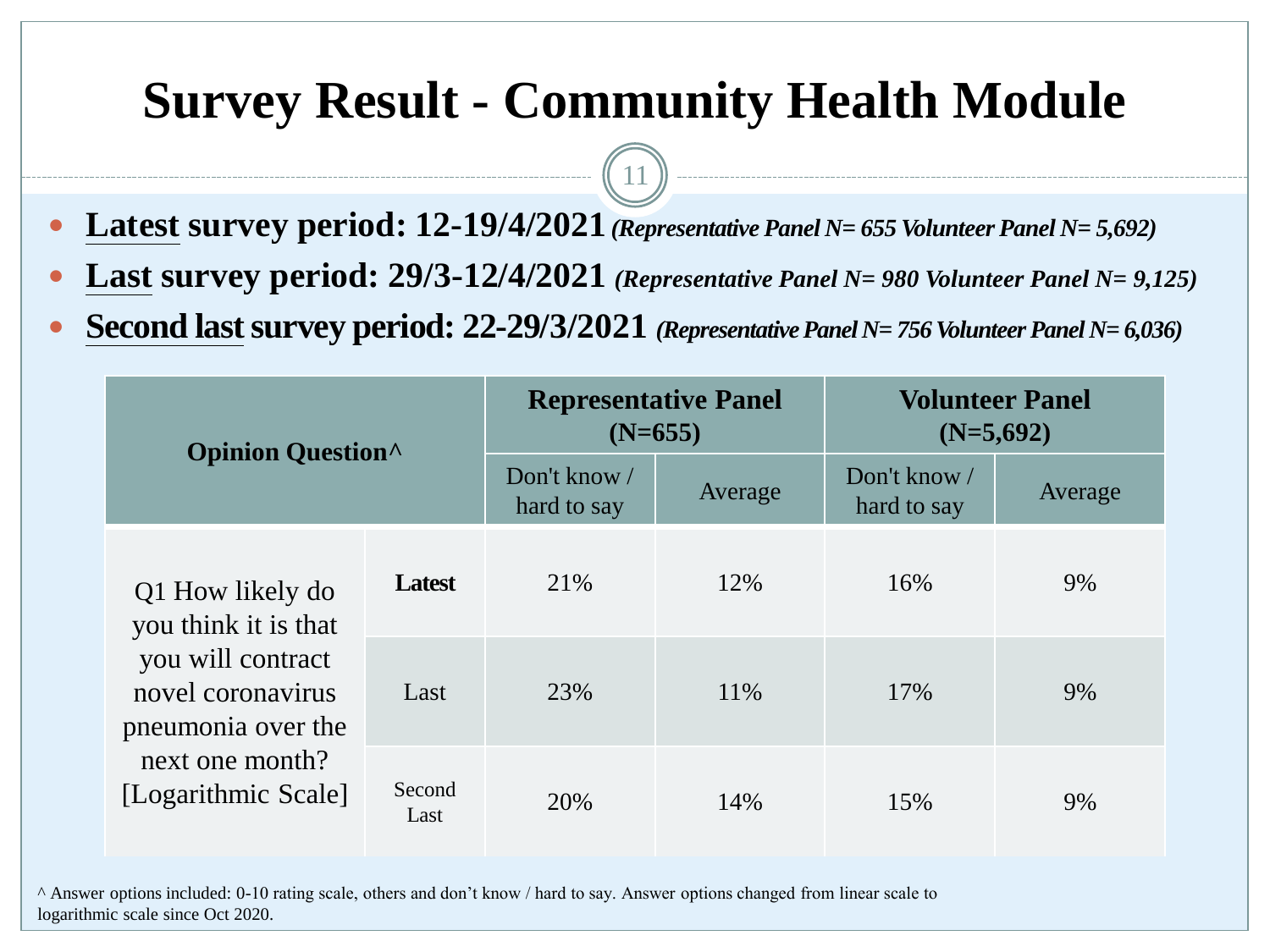

^ Answer options included: 0-10 rating scale, others and don't know / hard to say. Answer options changed from linear scale to logarithmic scale since Oct 2020.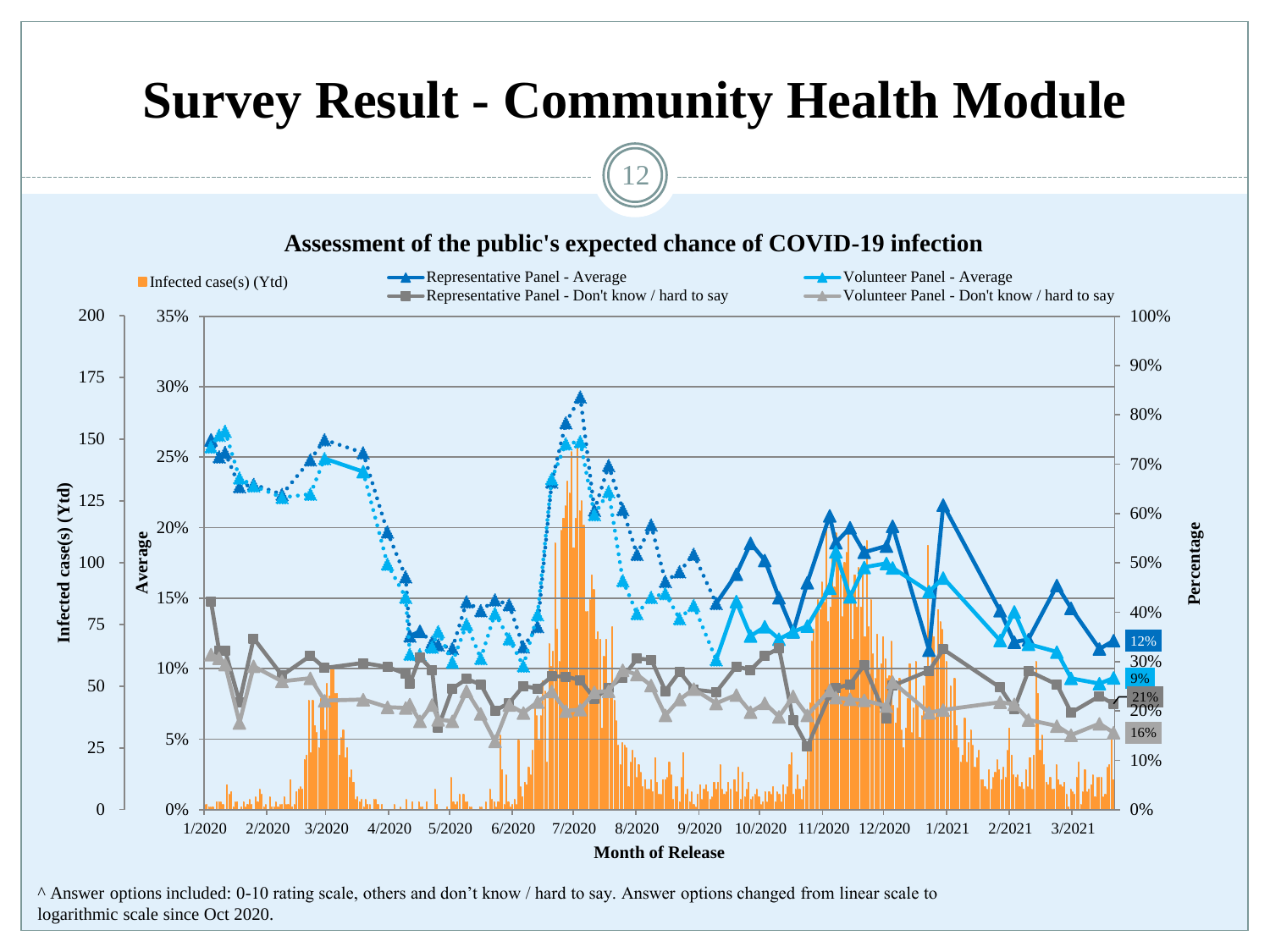### **Survey Result - Community Health Module**

13

- **Latest survey period: 12-19/4/2021** *(Representative Panel N=655Volunteer Panel N= 5,703)*
- **Last survey period: 29/3-12/4/2021** *(Representative Panel N=986 Volunteer Panel N=9,147)*
- **Second last survey period: 22-29/3/2021** (Representative Panel N=756 Volunteer Panel N=6,045)

| <b>Opinion Question</b>                                                                       |                | <b>Representative Panel (N=655)</b> |           |                     | Volunteer Panel $(N=5,703)$ |           |           |                     |                  |
|-----------------------------------------------------------------------------------------------|----------------|-------------------------------------|-----------|---------------------|-----------------------------|-----------|-----------|---------------------|------------------|
|                                                                                               |                | Satisfied                           | Half-half | <b>Dissatisfied</b> | $Mean^{\dagger}$            | Satisfied | Half-half | <b>Dissatisfied</b> | $Mean^{\dagger}$ |
| Q <sub>2</sub> How<br>satisfied or<br>dissatisfied are                                        | Latest         | $17\%$ *                            | $27\%$ *  | 56%                 | 2.3                         | $25\%$ *  | $6\%$ *   | $68\%$ *            | $2.1$ *          |
| you with the<br>government's<br>performance in<br>handling novel<br>coronavirus<br>pneumonia? | Last           | 22%                                 | 22%       | 54%                 | 2.3                         | 23%       | 11%       | 65%                 | 2.1              |
|                                                                                               | Second<br>Last | 20%                                 | 20%       | 61%                 | 2.1                         | 20%       | 15%       | 65%                 | 2.1              |

^ Answer options included: very much satisfied, somewhat satisfied, half-half, somewhat dissatisfied, very much dissatisfied and don't know / hard to say

 $\dagger$  The mean value is calculated by quantifying all individual responses into 1, 2, 3, 4, 5 marks according to their degree of positive level, where 1 is the lowest  $\ast$  Significant change

and 5 the highest, and then calculate the sample mean.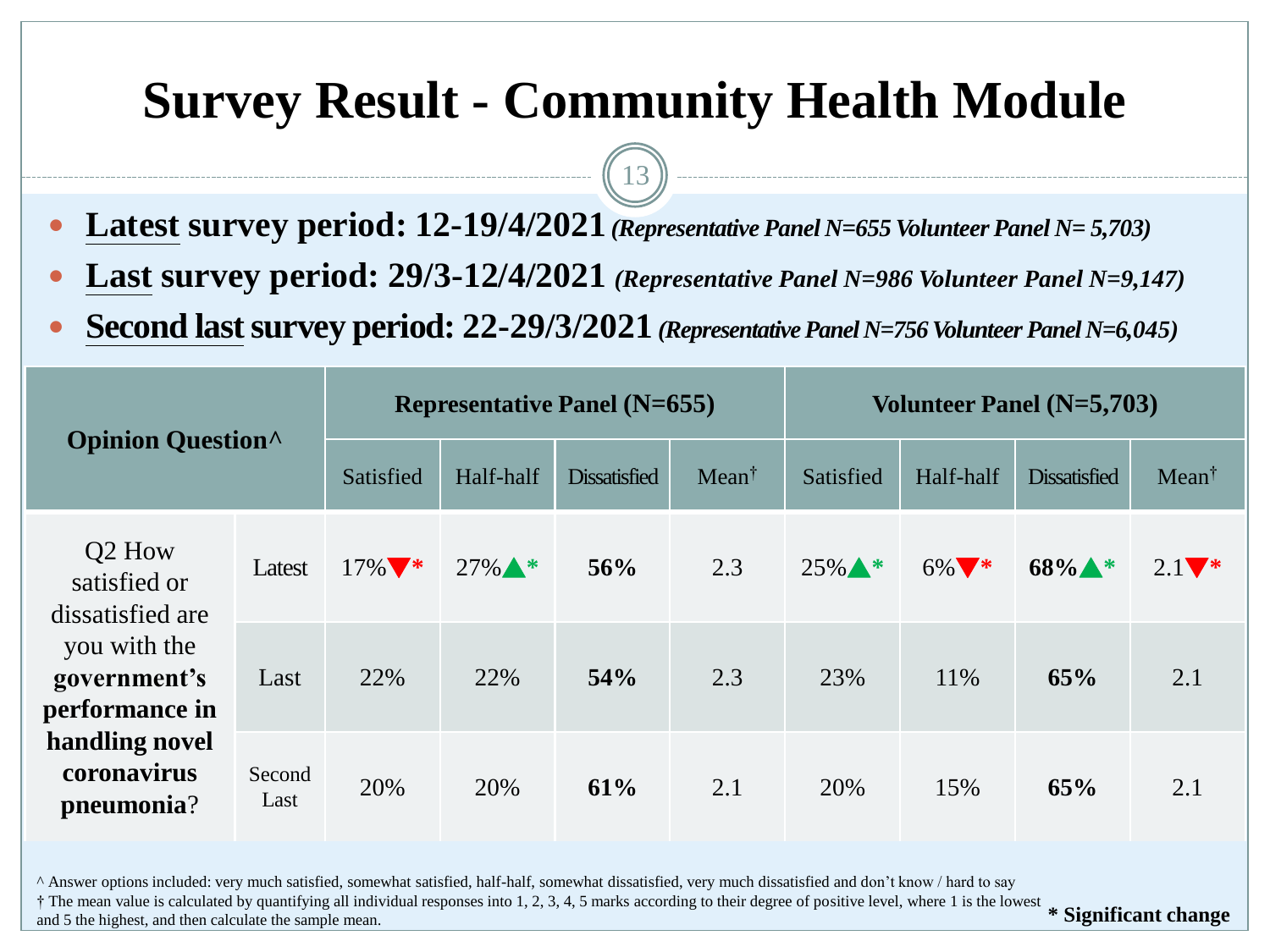

Answer options included: very much satisfied, somewhat satisfied, half-half, somewhat dissatisfied, very much dissatisfied and don't know / hard to say \* Significant change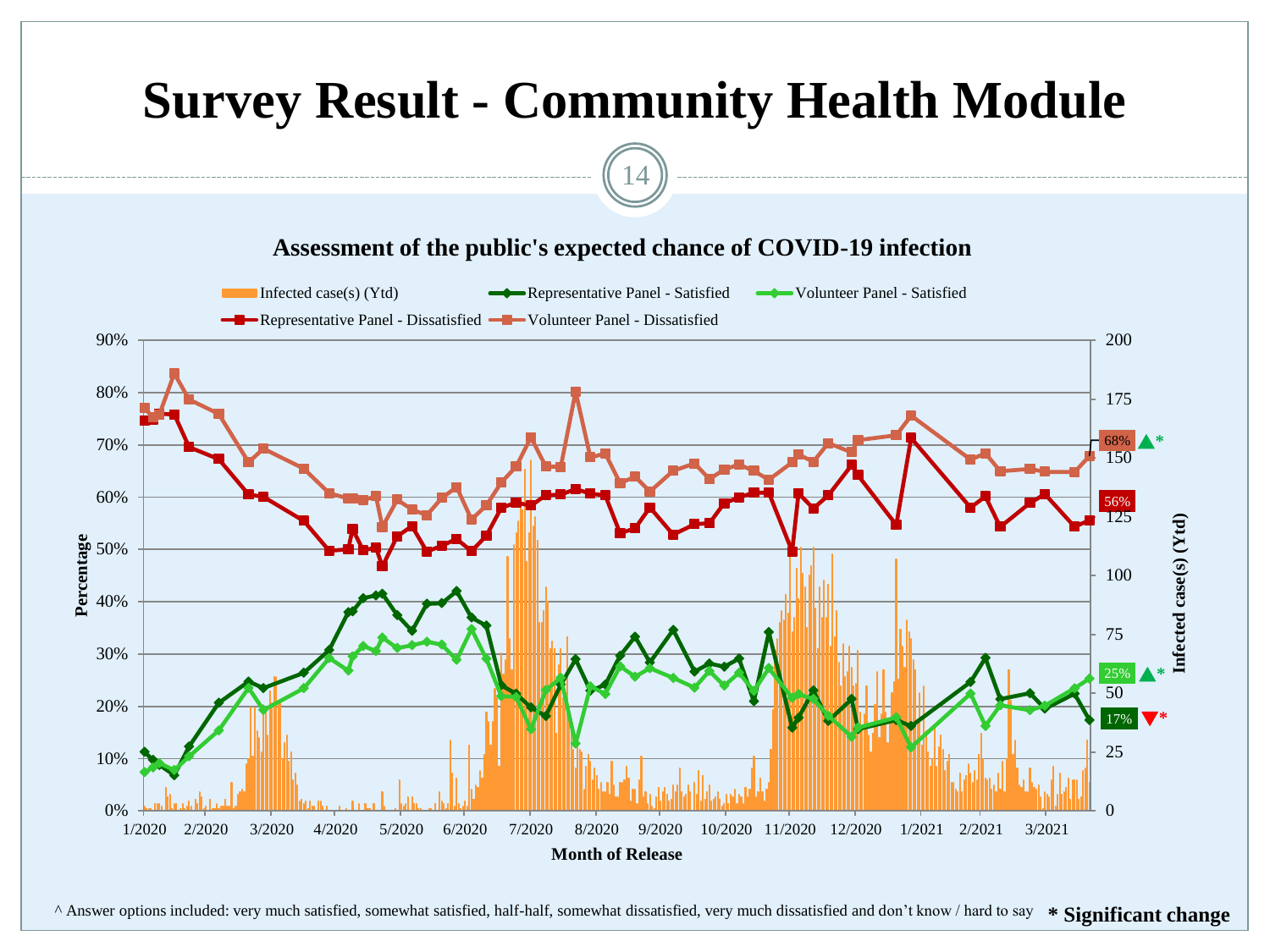

### 限聚指數 **Group Gathering Prohibition Index 20/4/2021**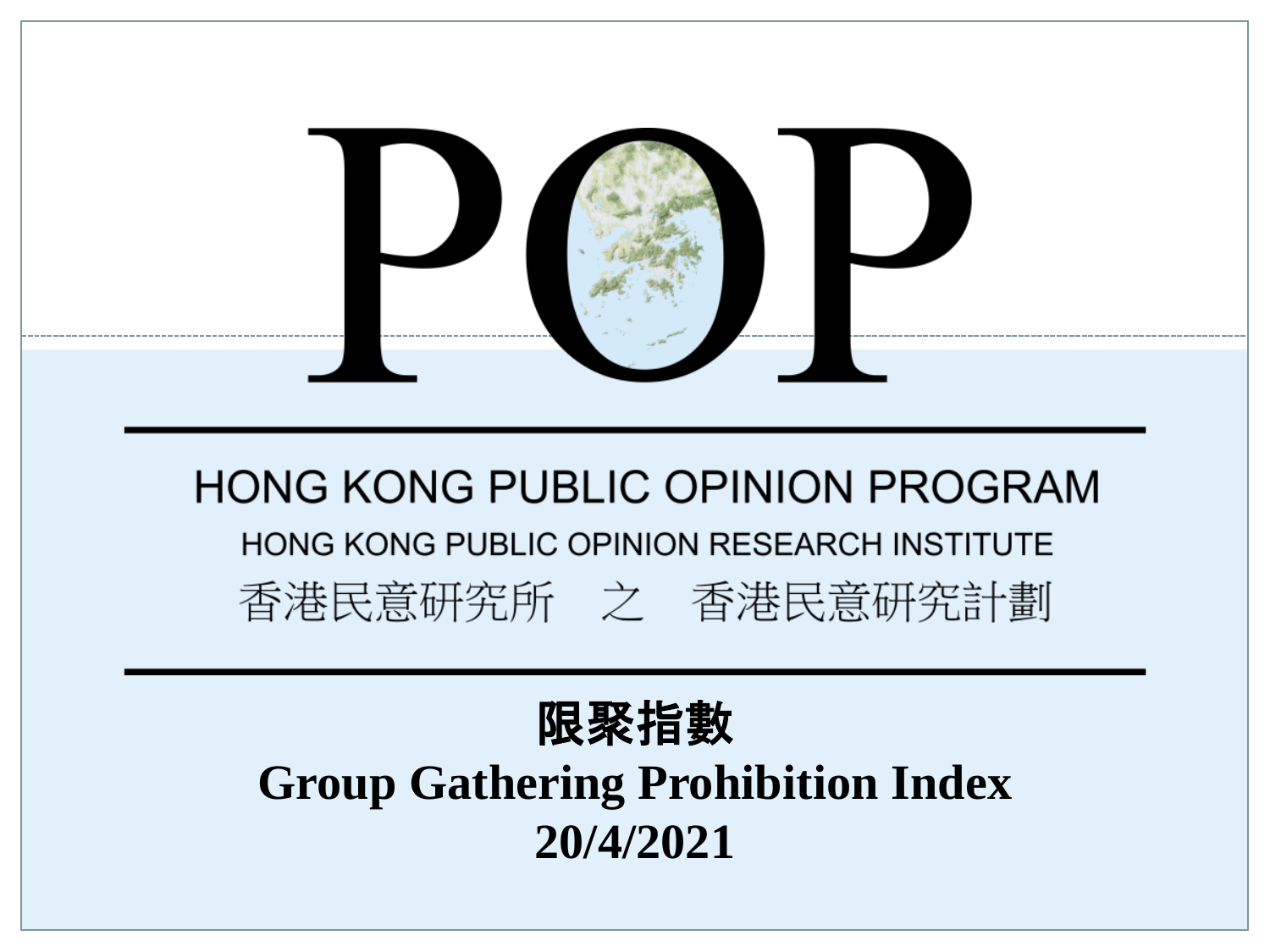| 樣本資料 - 限聚指數基準調査<br><b>Contact Information - Group Gathering Prohibition Index Benchmark Survey</b> |                                                                                                                                                                                                                                                                                                                                                                                                                                                                 |  |  |  |
|----------------------------------------------------------------------------------------------------|-----------------------------------------------------------------------------------------------------------------------------------------------------------------------------------------------------------------------------------------------------------------------------------------------------------------------------------------------------------------------------------------------------------------------------------------------------------------|--|--|--|
|                                                                                                    | 香港民研意見群組成員 HKPOP Panel                                                                                                                                                                                                                                                                                                                                                                                                                                          |  |  |  |
| 調查日期 Survey date                                                                                   | $22/3$ 15:00 - 29/3 15:00                                                                                                                                                                                                                                                                                                                                                                                                                                       |  |  |  |
| 調查方法 Survey method                                                                                 | 以電郵接觸群組成員,並於網上完成調查 Online survey                                                                                                                                                                                                                                                                                                                                                                                                                                |  |  |  |
| 訪問對象 Target population                                                                             | 十二歲或以上的香港市民 Hong Kong residents aged 12+                                                                                                                                                                                                                                                                                                                                                                                                                        |  |  |  |
| 總成功樣本 Total sample size                                                                            | 6,806                                                                                                                                                                                                                                                                                                                                                                                                                                                           |  |  |  |
| 回應比率 Response rate                                                                                 | 7.2%                                                                                                                                                                                                                                                                                                                                                                                                                                                            |  |  |  |
| 抽樣誤差 Sampling error                                                                                | 95%置信水平,百分比誤差+/-1%<br>Sampling error of percentages at $+/-1\%$ at 95% confidence level                                                                                                                                                                                                                                                                                                                                                                         |  |  |  |
| 加權方法 Weighting method                                                                              | 按照1)政府統計處提供的全港人口年齡及性別分佈統計數字、各區議<br>會人口數字;2)選舉事務處提供的區議會選舉結果;3)常規調查中的<br>特首評分分佈數字,以「反覆多重加權法」作出調整。<br>The figures are rim-weighted according to 1) gender-age distribution of<br>Hong Kong population and by District Councils population figures from<br>Census and Statistics Department; 2) Voting results of District Councils<br>Election from Registration and Electoral Office; 3) rating distribution of<br>Chief Executive from regular tracking surveys. |  |  |  |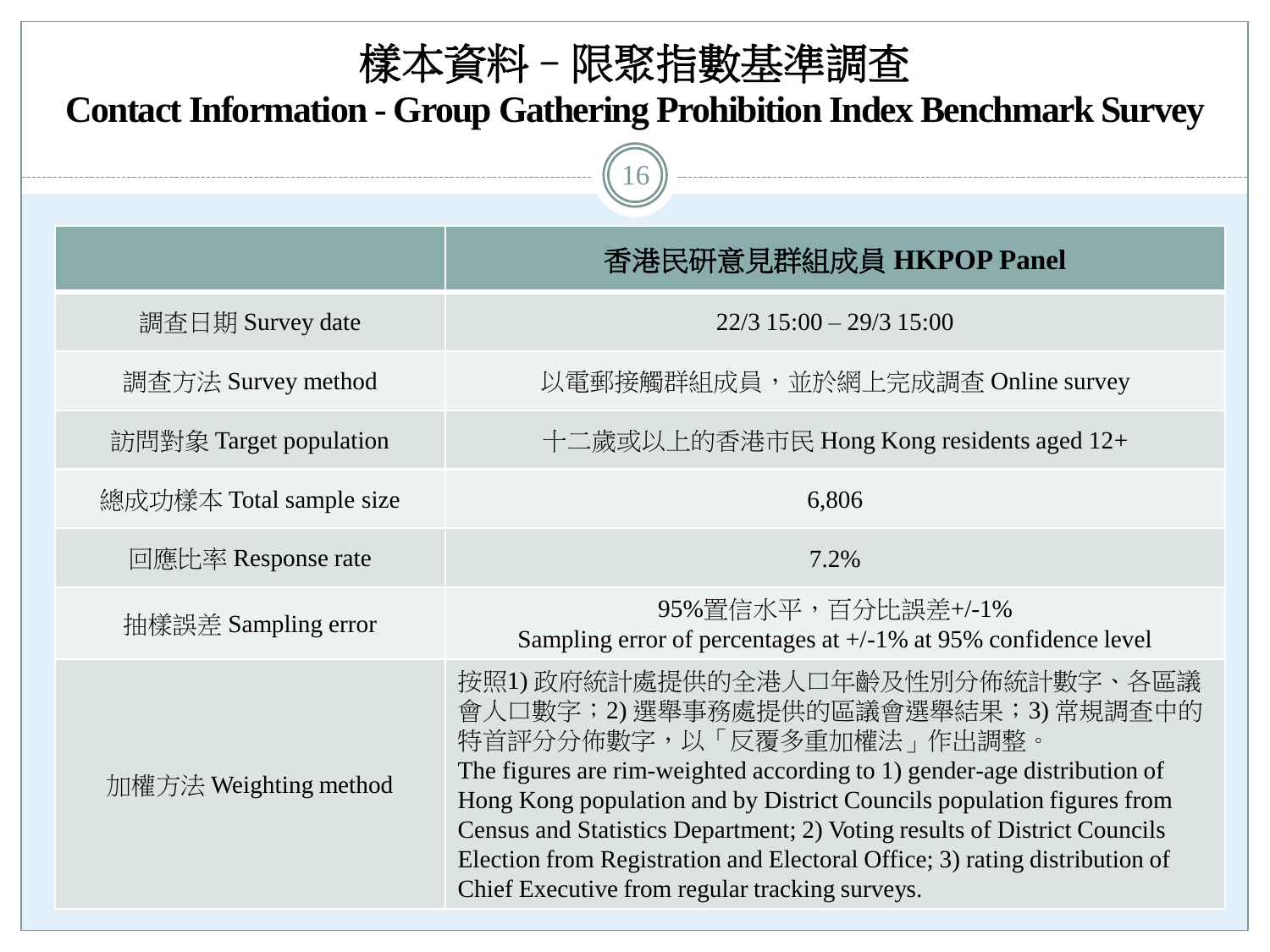#### 限聚指數 **Group Gathering Prohibition Index**

17

- 最新調查日期 **Latest survey date: 22-29/3/2021** *(N=6,806)*
- 上次調查日期 **Last survey date: 8-22/3/2021** *(N=6,210)*
- 上上次調查日期 **Second last survey date: 1-8/3/2021** *(N=5,606)*

| 意見題目                                                                                           | <b>Opinion Questions</b>                                                                                                                                                                                                                                                                                                           |
|------------------------------------------------------------------------------------------------|------------------------------------------------------------------------------------------------------------------------------------------------------------------------------------------------------------------------------------------------------------------------------------------------------------------------------------|
| 你認為香港應否無條件全面撤銷「限聚令」?<br>應該無條件撤銷「限聚令」<br>不應該,應視乎疫情而定<br>٠<br>不知道/很難說<br>[追問沒有選擇應該"無條件撤銷「限聚令」"者] | Do you think the regulation prohibiting gatherings of more than a<br>specific number of people in public places should be completely lifted<br>unconditionally in Hong Kong?<br>Yes, the ban should be lifted unconditionally<br>No, it should depend on the epidemic situation<br>$\blacksquare$<br>Don't know / hard to say<br>п |
| 你認為每天新增確診個案數應是多少,才適合將「限                                                                        | [For respondents NOT answering "Yes, the ban should be lifted                                                                                                                                                                                                                                                                      |
| 聚令 , 訂於2人?                                                                                     | unconditionally"]                                                                                                                                                                                                                                                                                                                  |
| 你認為每天新增確診個案數應是多少,才適合將「限                                                                        | How many newly confirmed cases each day should there be before it                                                                                                                                                                                                                                                                  |
| 聚令 , 訂於4人?                                                                                     | would be appropriate to prohibit gatherings of more than 2 people?                                                                                                                                                                                                                                                                 |
| 你認為每天新增確診個案數應是多少,才適合將「限                                                                        | How many newly confirmed cases each day should there be before it                                                                                                                                                                                                                                                                  |
| 聚令 , 訂於8人?                                                                                     | would be appropriate to prohibit gatherings of more than 4 people?                                                                                                                                                                                                                                                                 |
| 你認為每天新增確診個案數應是多少,才適合將「限                                                                        | How many newly confirmed cases each day should there be before it                                                                                                                                                                                                                                                                  |
| 聚令」訂於16人?                                                                                      | would be appropriate to prohibit gatherings of more than 8 people?                                                                                                                                                                                                                                                                 |
| 請於以下欄位列舉你認為合適的 [個案數 及 限聚人數]                                                                    | How many newly confirmed cases each day should there be before it<br>would be appropriate to prohibit gatherings of more than 16 people?                                                                                                                                                                                           |
| 組合                                                                                             | Please list combinations of [number of cases $\&$ number of people<br>allowed in gatherings] that you think is appropriate in the field below:                                                                                                                                                                                     |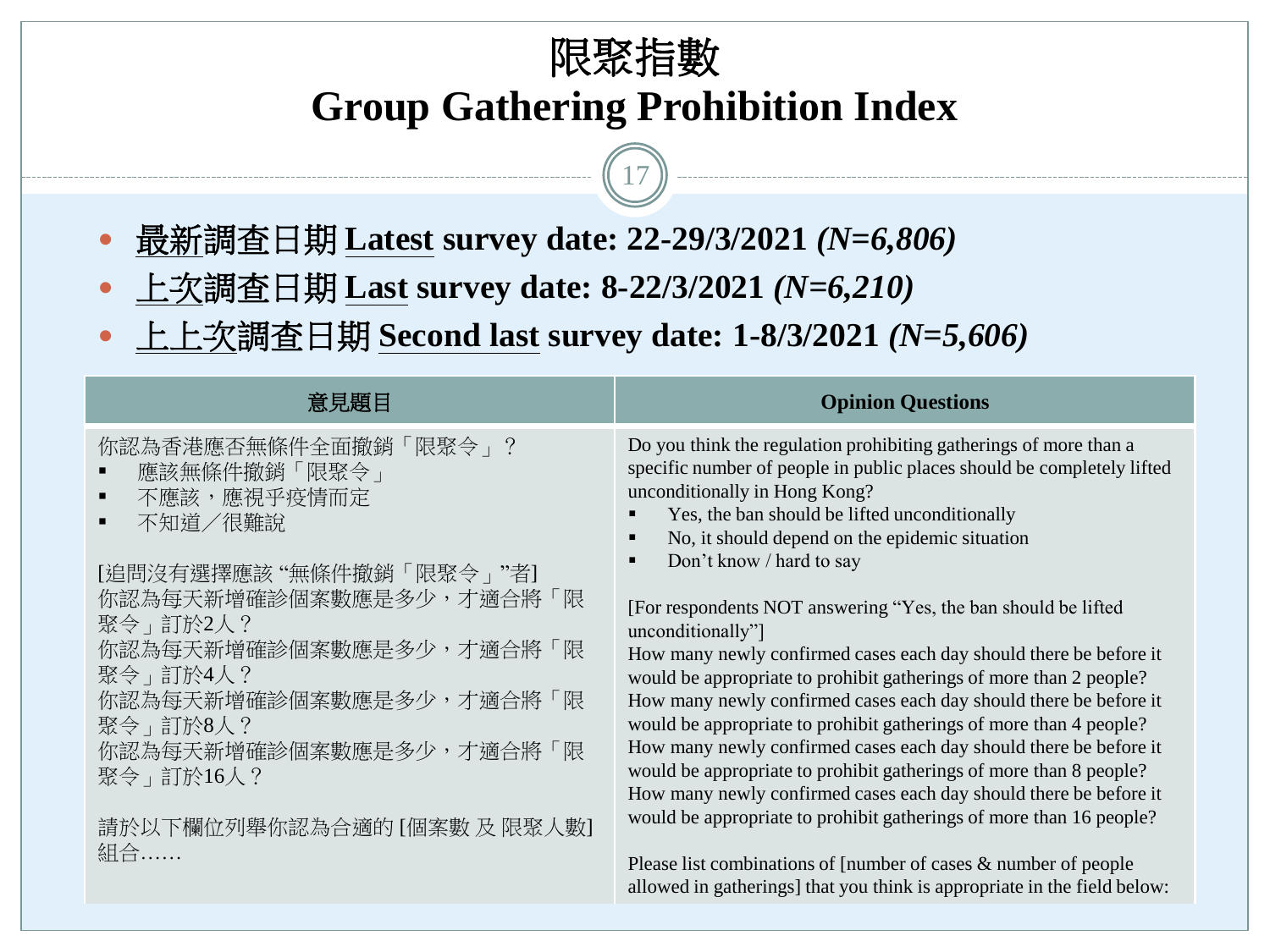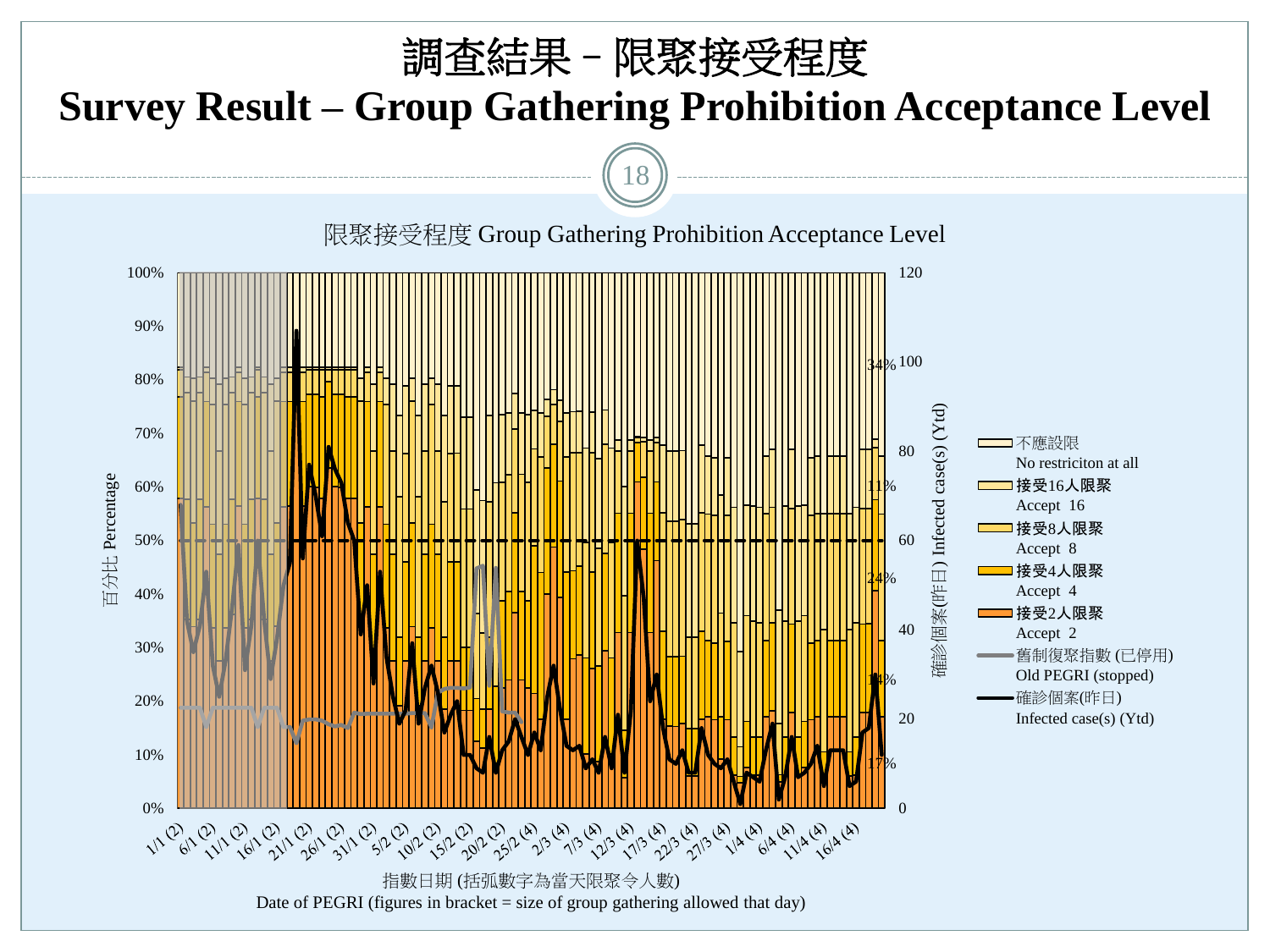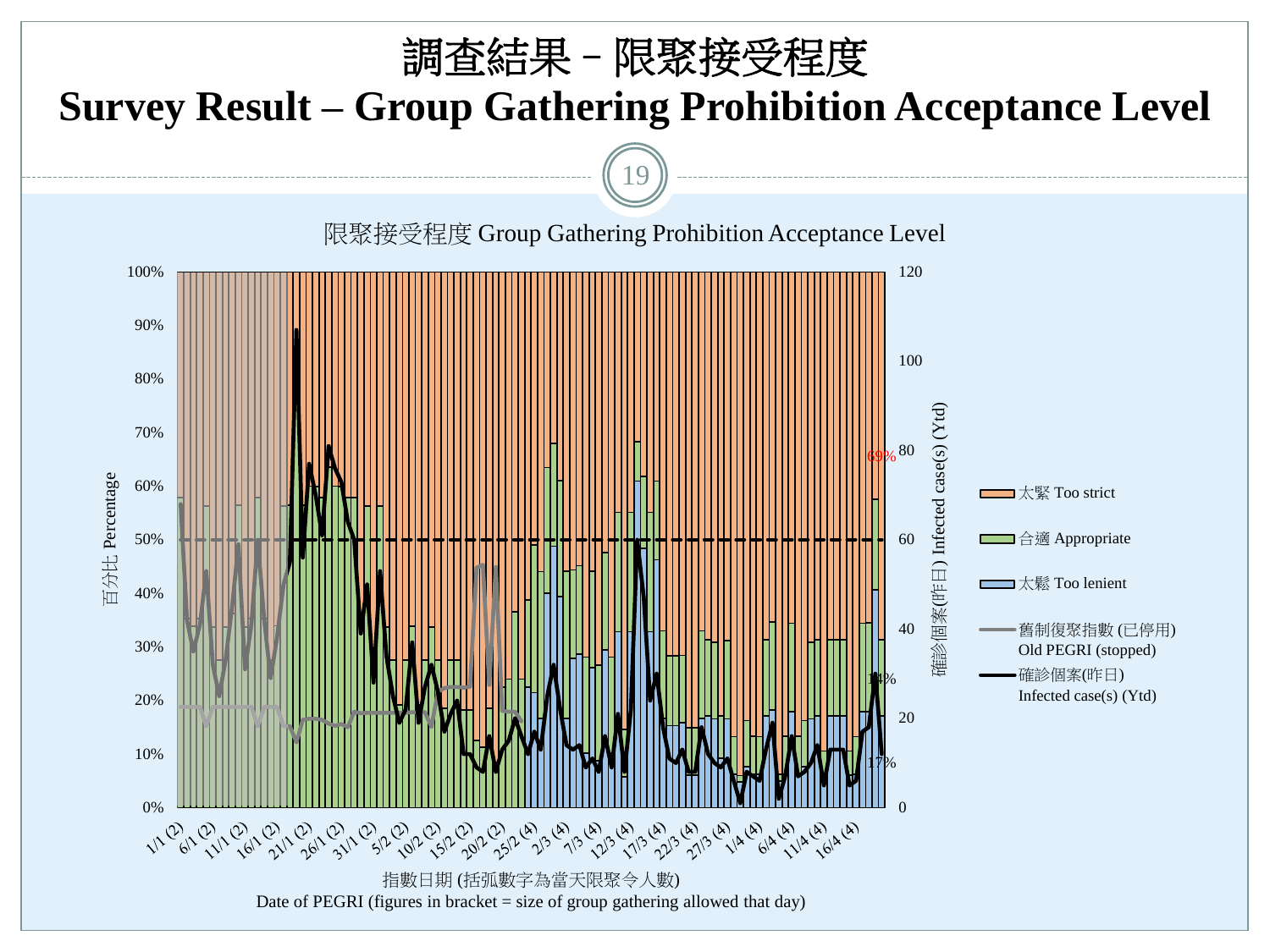